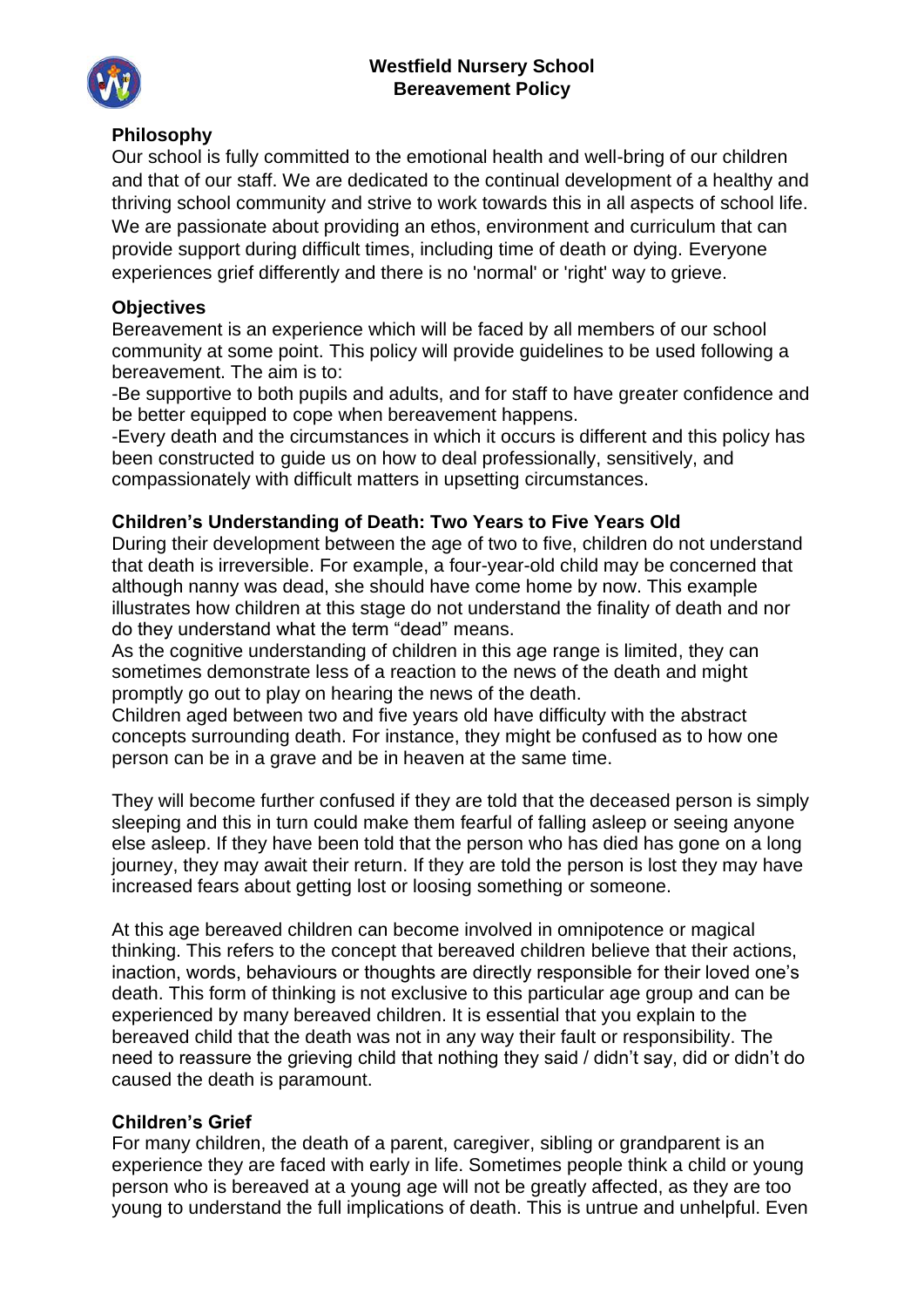babies are able to experience loss. A baby cannot cognitively process the implications of the bereavement but that does not mean that they do not feel the loss. See Appendix 1 Emotions which can be experienced when grieving.

### **Accepting the Child's Experience**

Children need to be given the opportunity to grieve as any adult would. Trying to ignore or avert the child's grief is not protective, in fact it can prove to be extremely damaging as the child enters adulthood. Children and young people regardless of their age need to be encouraged to talk about how they are feeling and supported to understand their emotions.

It is also important to remember that children grieve in different ways. Grief is unique and therefore it is not wise to assume that all children and young people will experience the same emotions, enact the same behaviour or respond similarly to other grieving children. A child's grief differs from that of an adult's grief because it alters as they develop.

### **Time to Grieve**

Children often revisit the death and review their emotions and feelings about their bereavement as they move through their stages of development. Children and young people do not have the emotional capacity to focus on their grief for long periods of time and therefore it is not uncommon for grieving children to become distracted by play. This is a protective mechanism which allows the child to be temporarily diverted from the bereavement.

Bereaved children need time to grieve and in order for them to address the bereavement they need to be given the facts regarding the death in language appropriate to their age or level of comprehension.

### **Talking to Children**

It is understandable that many caregivers are reluctant to talk to the child or young person about the death as they do not want to cause distress or fear. Children and young people who are bereaved need to know that their loved one has died, how they died and where they are now. Failure to be honest with the grieving child or young person means that their grief is not being acknowledged and this can cause problems later on.

If the bereaved child wants to ask questions about death and what dying means, answer them truthfully and if you do not know the answer to a specific question don't be tempted to make the answer up. Assure the child or young person that although you do not know the answer to their question you will find out for them.

Children need answers to questions such as -Who died? -Where did they die? -When did they die? -Why did they die? -What happened next? (funeral) They need enough information to answer their questions and enough detail to match their developmental stage. They need to be able to revisit and update the information

as they mature. How do we explain 'dead' to a young child?

Children need concrete information about what it means to be dead, such as -the heart has stopped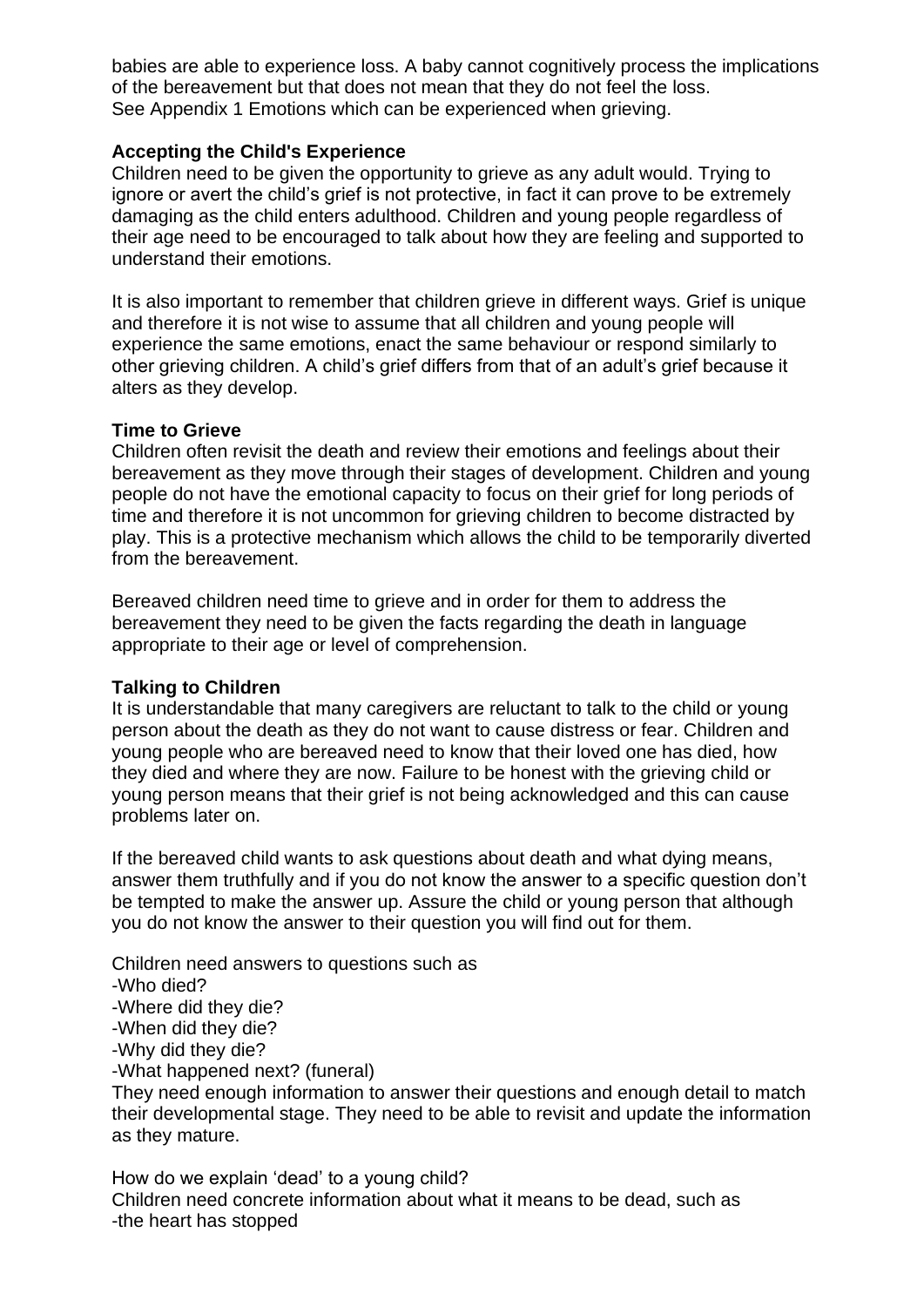-the whole body does not work anymore -the person cannot come back to life -nothing hurts for the person anymore -they cannot breathe, see, hear -they don't need food, drink, warmth

Talking to children about death is a process, not an event. Follow children's queues… if they are fidgeting and distracted stop. If is okay not to have all the answers and to explain this… you could say 'I'm not sure I'll have a think about that.'

Children will need support to manage the feelings they have. They need to be supported to think about: -what are my feelings? -where do I feel it? -when do I feel them? -how big is the feeling?

You can use 'props' to support these discussions about feelings such as an emotion's dial or feelings spots.



Children may need to channel anger e.g. scrunching paper or bursting water balloons.

Children need to adjust to life without the person they have lost.

-Keep routines wherever possible

-Look for opportunities to help the child feel safe

-Keep memories alive (memory box, photographs, personalized stories)

See Appendix Two Different Cultures and Beliefs. See Appendix Three Books to read with children

### **Traumatic Bereavement**

A traumatic loss is one that is sudden and unexpected, and often results from horrific or frightening circumstances. This includes death from violence/ crime, suicide and deaths through alcohol and drugs. A traumatic loss can give rise to special problems and specialist support should be advised.

### **Coronavirus and Bereavement**

During the global coronavirus pandemic, we faced a tragic loss of life, often under exceedingly difficult circumstances. Those who are already struggling with bereavement, or whose relatives or friends die through other causes will also be affected.

See Chums information:

-Breaking the News to Children and Young People When Someone is Seriously ill With Coronavirus (COVID-19)

-Telling A Child / Young Person Someone Has Died from Coronavirus (COVID-19)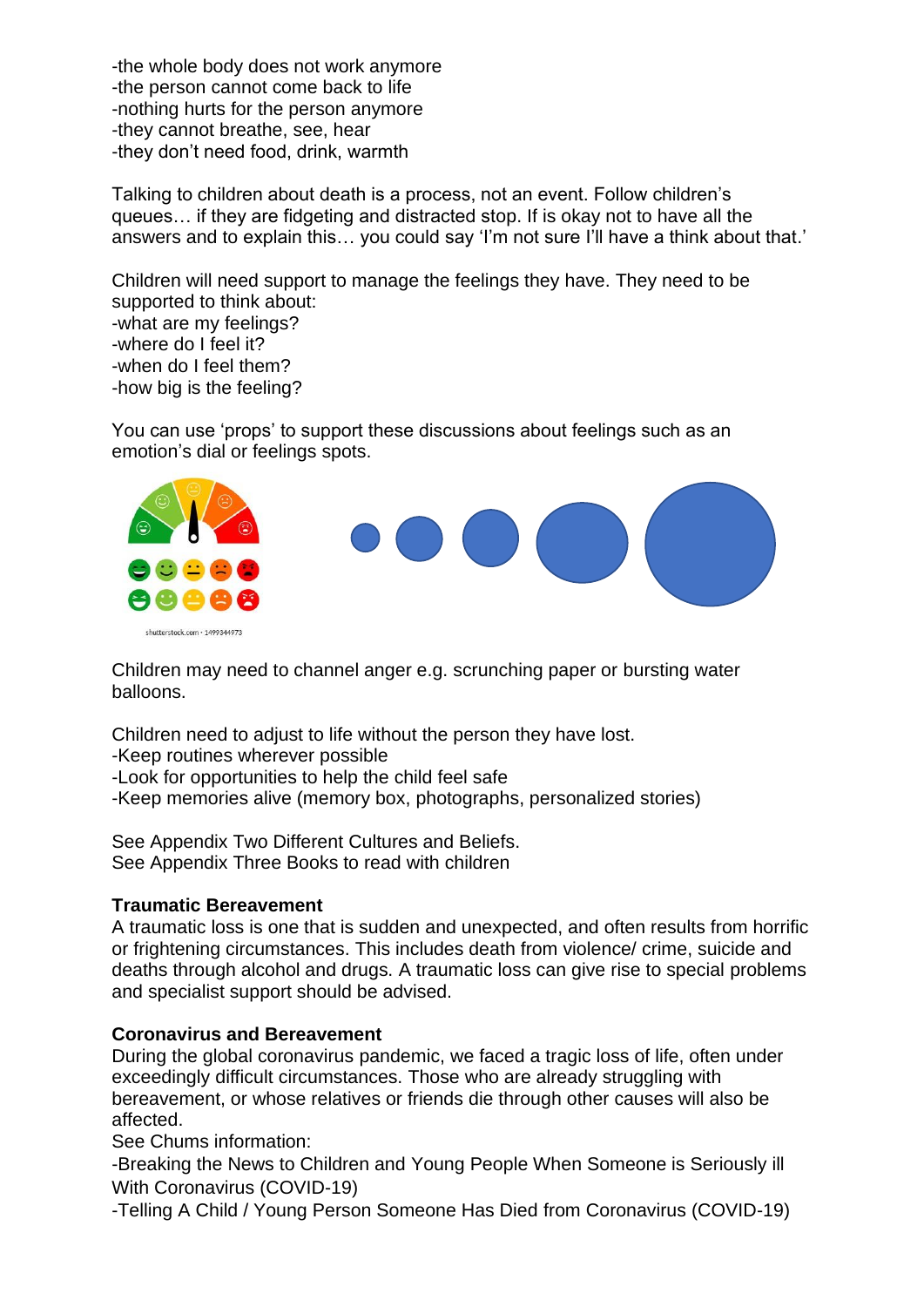## **Key Points to Remember**

- Babies can experience feelings of loss
- Be honest with the bereaved child or young person
- Avoid using metaphors for death
- Every child's grief is unique
- Encourage the child to talk about the death and how they feel
- Children may 'revisit' the death and review their feelings about the bereavement as they develop
- Use language that is appropriate to the child's age and level of comprehension.

### **Dos and Don'ts**

**Do:**

- Be there for the person who is grieving.
- Accept that everyone grieves in their own way, there is no 'normal' way.
- Encourage the person to talk.
- Listen to the person.
- Create an environment in which the bereaved person can be themselves and show their feelings, rather than having to put on a front.
- Be aware that grief can take a long time.
- Mention useful support agencies such as Cruse Bereavement Care.

### **Don't:**

- Avoid someone who has been bereaved.
- Use clichés such as 'I understand how you feel'; 'You'll get over it; 'Time heals'.
- Tell them it's time to move on, they should be over it how long a person needs to grieve is entirely individual.
- Be alarmed if the bereaved person doesn't want to talk or demonstrates anger.
- Underestimate how emotionally draining it can be when supporting a grieving person. Make sure you take care of yourself too.

### **What Can You Say?**

Be honest. Acknowledge the news by sharing your condolences, saying how sorry you are that their friend or relative has died. Remind them that you are there for them, as much as you can be. Don't worry too much about saying exactly the right thing. The feeling will come across and it is more important that you say something than that you find the perfect words. Here are some suggestions if you are finding it difficult.

- I don't know what to say but I am so sorry to hear this news.
- I am so sorry for your loss you are in my thoughts.
- I'm so sad to hear this and I'm here if you need to talk.

## **The Role of the Head teacher**

The head teacher is often the first person to become aware of the death of a pupil or a member of staff within the school or member of the community and will therefore hold several key responsibilities such as:

- liaising with outside agencies, the Local Authority and keeping the governing body informed
- be first point of contact for family/ child concerned.
- responding to media enquiries and acting as spokesperson for the school.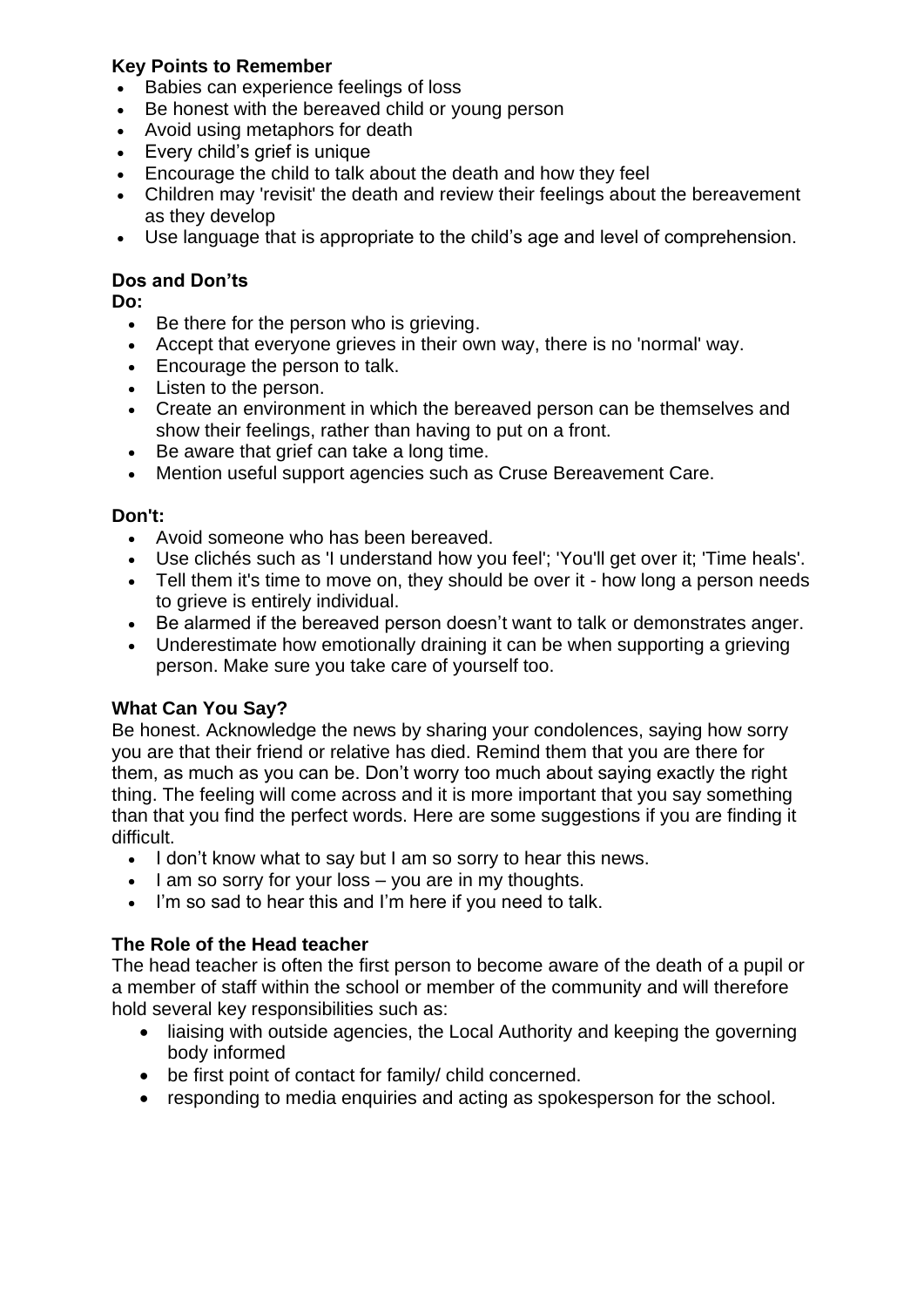| <b>Specialist Help</b>                                                           |                                        |
|----------------------------------------------------------------------------------|----------------------------------------|
| <b>NHS</b>                                                                       |                                        |
| The NHS website has information on bereavement                                   |                                        |
| https://www.nhs.uk/conditions/stress-anxiety-depression/coping-with-bereavement/ |                                        |
| Support is still available from GP's, NHS 111, NHS hospitals and mental health   |                                        |
| services.                                                                        |                                        |
| <b>Samaritans</b>                                                                | Childline                              |
| Telephone: 116 123                                                               | Telephone: 0800 1111                   |
| Website: https://www.samaritans.org/                                             | Website: https://www.childline.org.uk/ |
| <b>Bereavement Advice Centre</b>                                                 |                                        |
| National Information Helpline: 0800 634 9494 Monday-Friday 9.00am-5.00pm         |                                        |
| Website: www.bereavementadvice.org                                               |                                        |
| <b>Cruse Bereavement Care</b>                                                    | <b>Child Bereavement UK</b>            |
| Telephone: 0808 808 1677 (free                                                   | Telephone: 0800 02 888 40              |
| helpline)                                                                        | Website:                               |
| Email: helpline@cruse.org.uk                                                     | https://www.childbereavementuk.org/    |
| Website: https://www.cruse.org.uk/                                               |                                        |
| Local: bedfordshire@cruse.org.uk                                                 |                                        |
| <b>Chums Bereavement Service Bedfordshire 3-18 years</b>                         |                                        |
| Phone: 01525 863924                                                              |                                        |
| Email: info@chums.uk.com                                                         |                                        |
| Website: http://chums.uk.com/                                                    |                                        |
| <b>UK Trauma Council</b>                                                         |                                        |
| Creating a world that nurtures and protects children and young people following  |                                        |
| trauma                                                                           |                                        |
| Website: https://uktraumacouncil.org/                                            |                                        |
|                                                                                  |                                        |

# **Conclusion**

This policy will support those who have suffered a loss.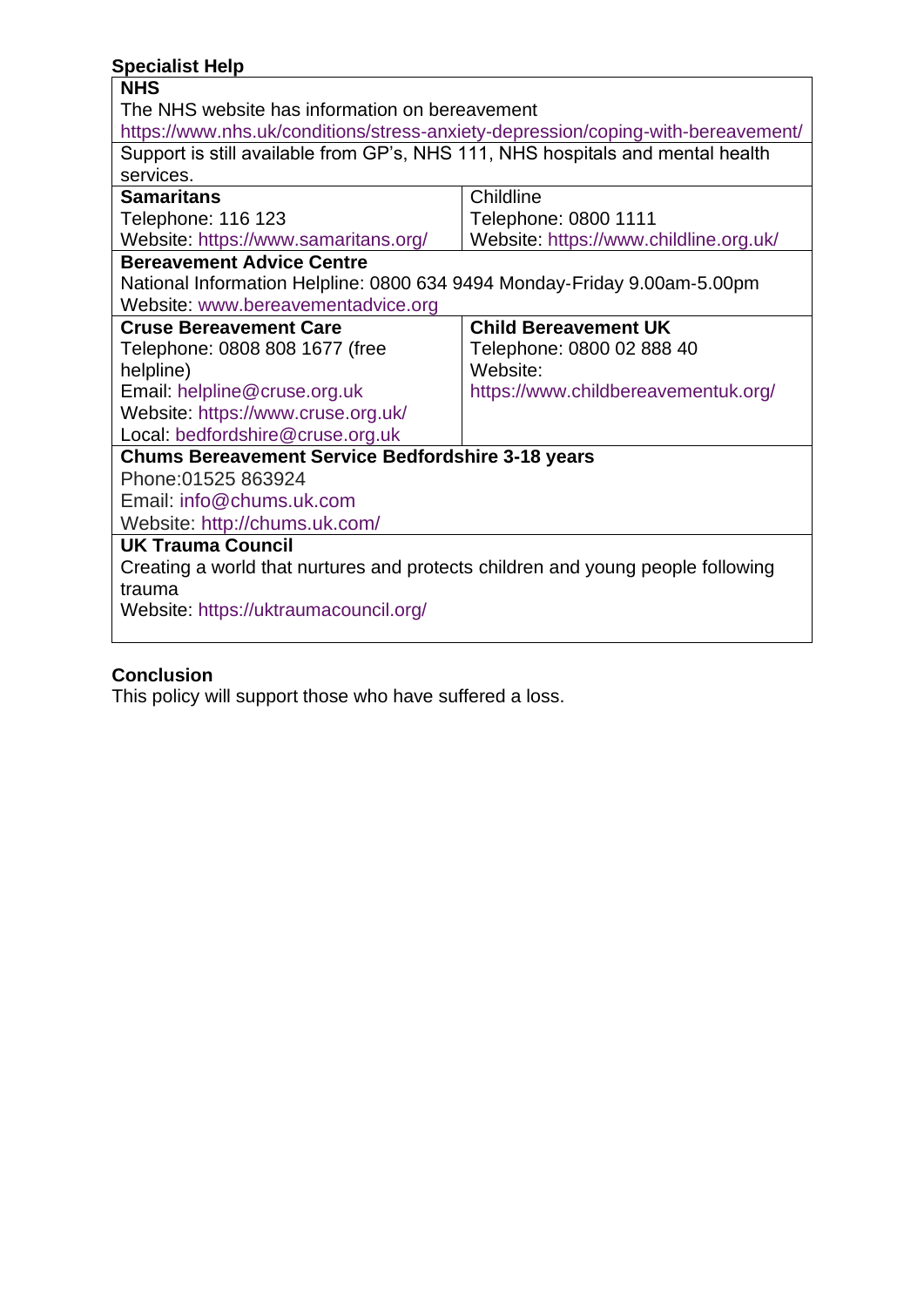### **Appendix 1**

## **Feelings which may be experienced when someone is bereaved**

**Anger:** Sometimes bereaved people can feel angry. This anger is a completely natural emotion, typical of the grieving process. Death can seem cruel and unfair, especially when you feel someone has died before their time. People may also feel angry towards the person who has died, or angry at themselves for things they did or didn't do or say to the person before their death.

**Depression:** Many bereaved people experience feelings of depression following the death of someone close. Life can feel like it no longer holds any meaning and some people say they too want to die.

**Guilt:** Guilt is another common reaction. People who have been bereaved of someone close often say they feel directly or indirectly to blame for the person's death.

**Longing:** Thinking you are hearing or seeing someone who has died is a common experience and can happen when you least expect it. "Seeing" the person who has died and hearing their voice can happen because the brain is trying to process the death and acknowledge the finality of it.

**Pain:** Feelings of pain and distress following bereavement can be overwhelming and very frightening.

**Shock:** It may take a long time to grasp what has happened. The shock can make people numb, and some people at first carry on as if nothing has happened. It is hard to believe that someone important is not coming back. Many people feel disorientated - as if they have lost their place and purpose in life or are living in a different world.

**Worry:** There are many signs of worrying including experiencing restlessness, feeling "edgy", being easily tired, having difficulty concentrating, irritability, muscle tension and difficulty sleeping. Any of these may be experienced following a bereavement.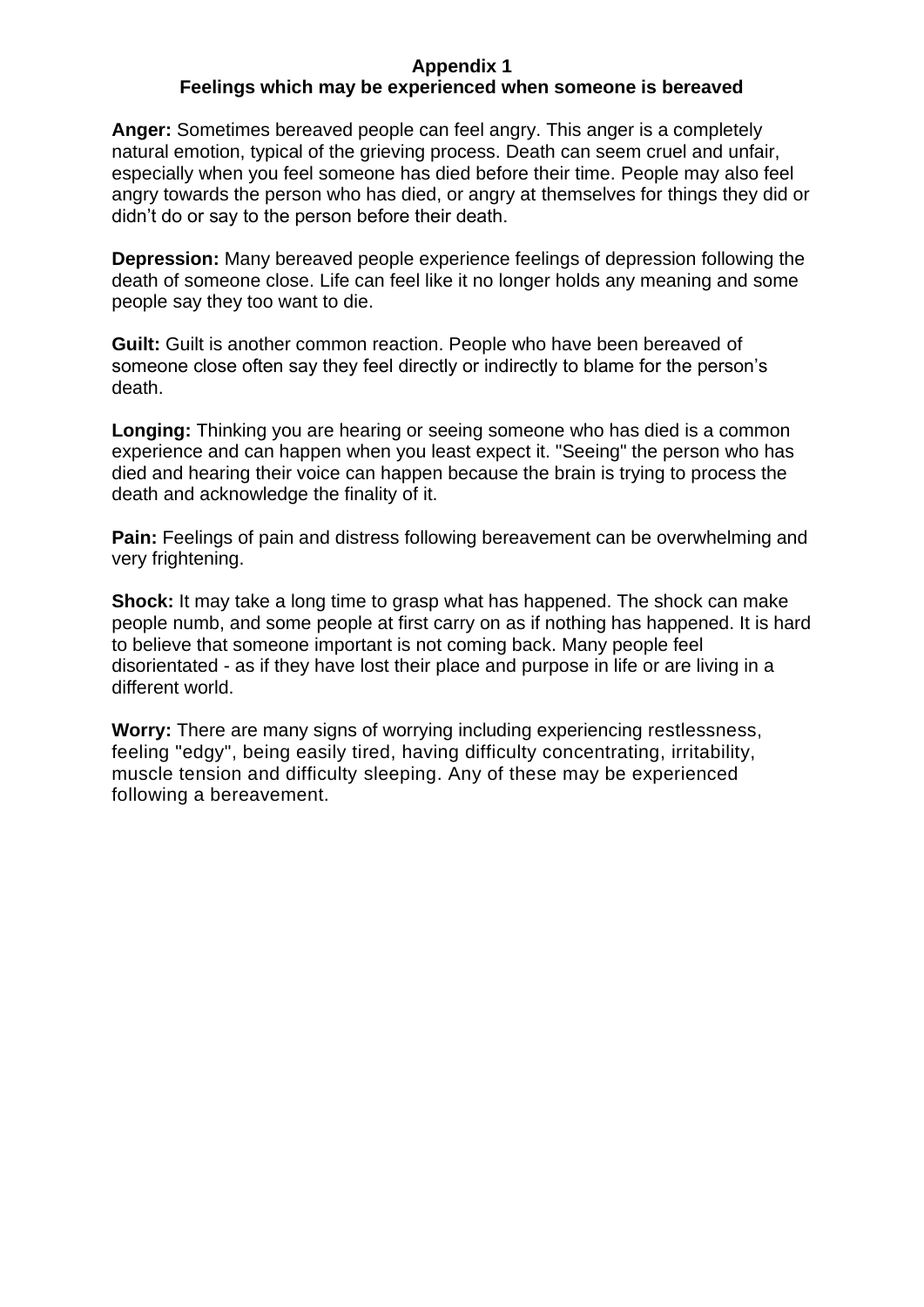### **Appendix 2 Different Cultures and Beliefs**

Our school functions within a multi-cultural society, in which various beliefs, religious and non-religious, require to be taken into account. Respect for the differing needs, rituals and practices is essential when acknowledging a death. It is this diversity that enriches our lives.

#### *Christianity*

Christians believe that there is just one God and that Jesus Christ was the Son of God. They believe that Jesus died on the cross (The Crucifixion), and that three days later, God raised him from the dead (The Resurrection). Christians believe in an afterlife and the idea of resurrection but the details around what happens at the time of death and afterwards, varies within the different denominations. For some, as soon as a person dies, he or she is judge by God and will immediately go to Heaven or Hell, dependent on how good or bad a life they led. For Roman Catholics, there is a half-way place called Purgatory, where an impure soul can stay until fit to enter Heaven. Others believe in the Day of Judgement, when the world will end, and the dead will return to life to be judged by God. Within the different Christian denominations, there are many variations on what happens at a funeral. When someone dies, the body is taken to an undertaker who will carry out the necessary preparations for the body to be laid out. This is to enable those who wish to view it before it is placed in a coffin. The funeral, organised by an undertaker, is about one week after the death. This usually takes place in a church, but sometimes a crematorium, or a combination of the two. The coffin will remain closed. Wreaths or bunches of flowers may be placed on the coffin. It is traditional to wear black, but this custom varies. If held in a church, the funeral service may include a Holy Communion, Eucharist, or Mass. The body will either be buried or cremated, dependent on the wishes of the deceased and the family. A churchyard grave is often marked by a headstone but for a cremation, the family may choose a more informal way to mark where the ashes are buried or have been scattered.

#### *Islam*

Muslims believe in life after death when, on the Last Day, the dead will come back to life to be judged by Allah. The good will reside in Paradise, the damned in Hell. Muhammad teaches that all men and women are to serve Allah and that they should try to live perfectly, following the Qur`an. Devout Muslims believe that death is a part of Allah's plan and open expressions of grief may be viewed as disrespectful to this belief. As cremation is forbidden, Muslims are always buried, ideally within 24 hours of the death. Ritual washing is usually performed by the family or close friends at the undertakers or mortuary. They will wrap the body in a clean cloth or shroud. The coffin is often very plain as traditionally one would not be used. The grave is aligned to enable the head of the deceased to be placed facing the holy city of Mecca. Muslim graves are unmarked but to meet UK requirements, a simple headstone is used as a compromise. There is an official mourning period of three days when the family will remain at home and be brought food by friends and relatives. For forty days after the funeral relatives may wish to make regular visits to the grave on Fridays.

#### *Hinduism*

Hindus believe in reincarnation and a cycle of rebirths. When a person dies, the soul is reborn in a new body, returning to earth in either a better or worse form. What a person does in this life will influence what happens to them in the next, the law of Karma. Those that have performed good deeds in this life will be reborn into higher order families, those whose behaviour has been bad will be born again as outcasts. A Hindu funeral is as much a celebration as a remembrance service. Hindus cremate their dead as it is the soul that has importance, not the body which is no longer needed. White is the traditional colour and mourners usually wear traditional Indian garments. If attending, it may be worth asking what appropriate dress would be. During the service, offerings such as flowers or sweetmeats may be passed around and bells rung so noise is a part of the ritual. The chief mourner, usually the eldest son, and other male members of the family, may shave their heads as a mark of respect. In India, the chief mourner would light the funeral pyre. Here, he will press the button to make the coffin disappear and, in some instances, may be permitted to ignite the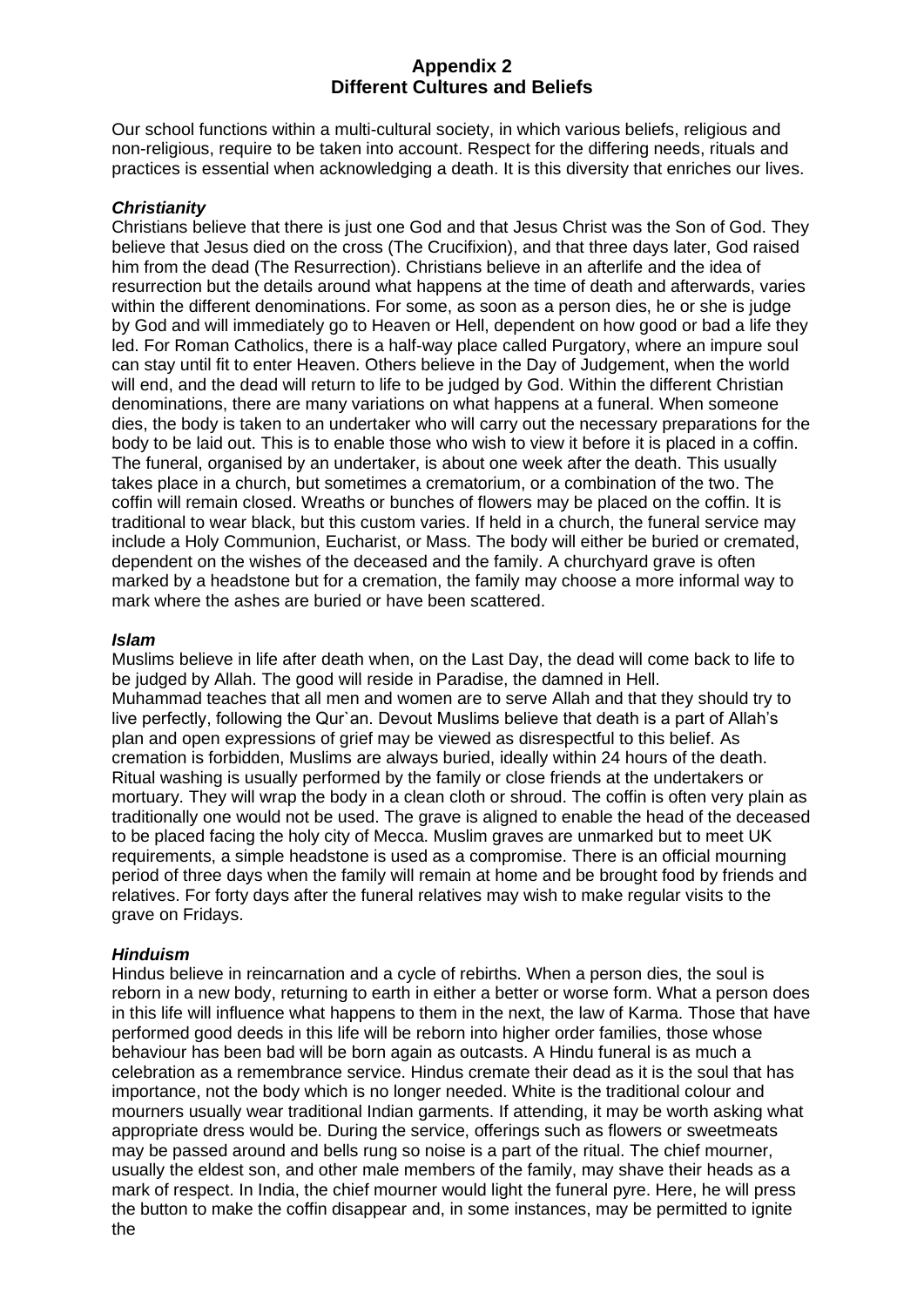cremator. Ashes may be taken back to India to be scattered on the River Ganges. In the UK, some areas of water have been designated as acceptable substitutes. The mourning period lasts between two and five weeks.

#### *Sikhism*

Sikhs believe the soul goes through a cycle of rebirths, with the ultimate objective being to reach perfection, to be reunited with God and, as a result, break the cycle. Thus, death holds no fear and mourning is done discretely. The present life is influenced by what happened in previous ones and the current life will set the scene for the next. The deceased is cremated as soon as possible after death. The coffin is taken to the family home where it is left open for friends and family to pay their respects. It is then taken to the Gurdwara where hymns and prayers are sung. A short service follows at a crematorium, during which the eldest son presses the button for the coffin to move behind the curtain. In India, the eldest son would light the funeral pyre and no coffin would be used. After the funeral, a meal may be held at the Gurdwara. The ashes may be taken back to India to be scattered. Here they may be sprinkled in the sea or river. The family remain in mourning for several days after the funeral and may listen to readings from the Guru Granth Sahib (Holy Book).

#### *Buddhism*

Buddhists believe that nothing that exists is permanent and everything will ultimately cease to be. There is a belief in rebirth but not of a soul passing from one body to another. The rebirth is more a state of constantly changing being rather than a clear-cut reincarnation. The ultimate objective is to achieve a state of perfect peace and freedom. Buddhists try to approach death with great calmness, and an open- minded attitude of acceptance. There are few formal traditions relating to funerals and they tend to be nonreligious events. Cremation is the generally accepted practice and the service is kept simple. It may be conducted by a Buddhist monk or sometimes family members.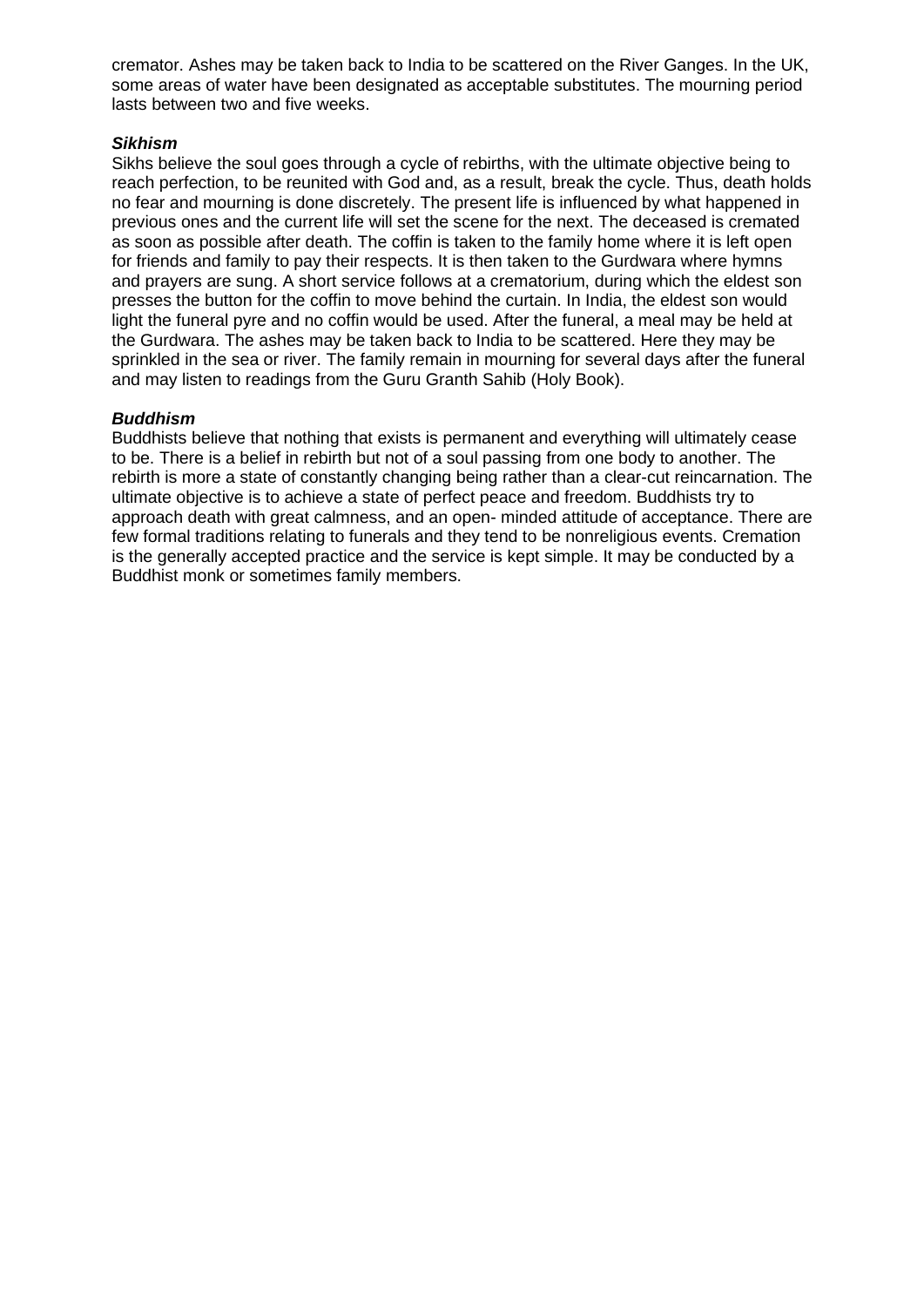#### **Appendix Three Books which can be used to support young children** These are just some suggestions…

'No matter what'- Debbie Gliori

'Always and Forever'- Alan Durrant

'The invisible String'- Patrice Karst

'Goodbye Mog'- Judith Kerr

'Badger's Parting Gifts'- Susan Varley





Mud, Puddles and Sunshine- Winston's Wish











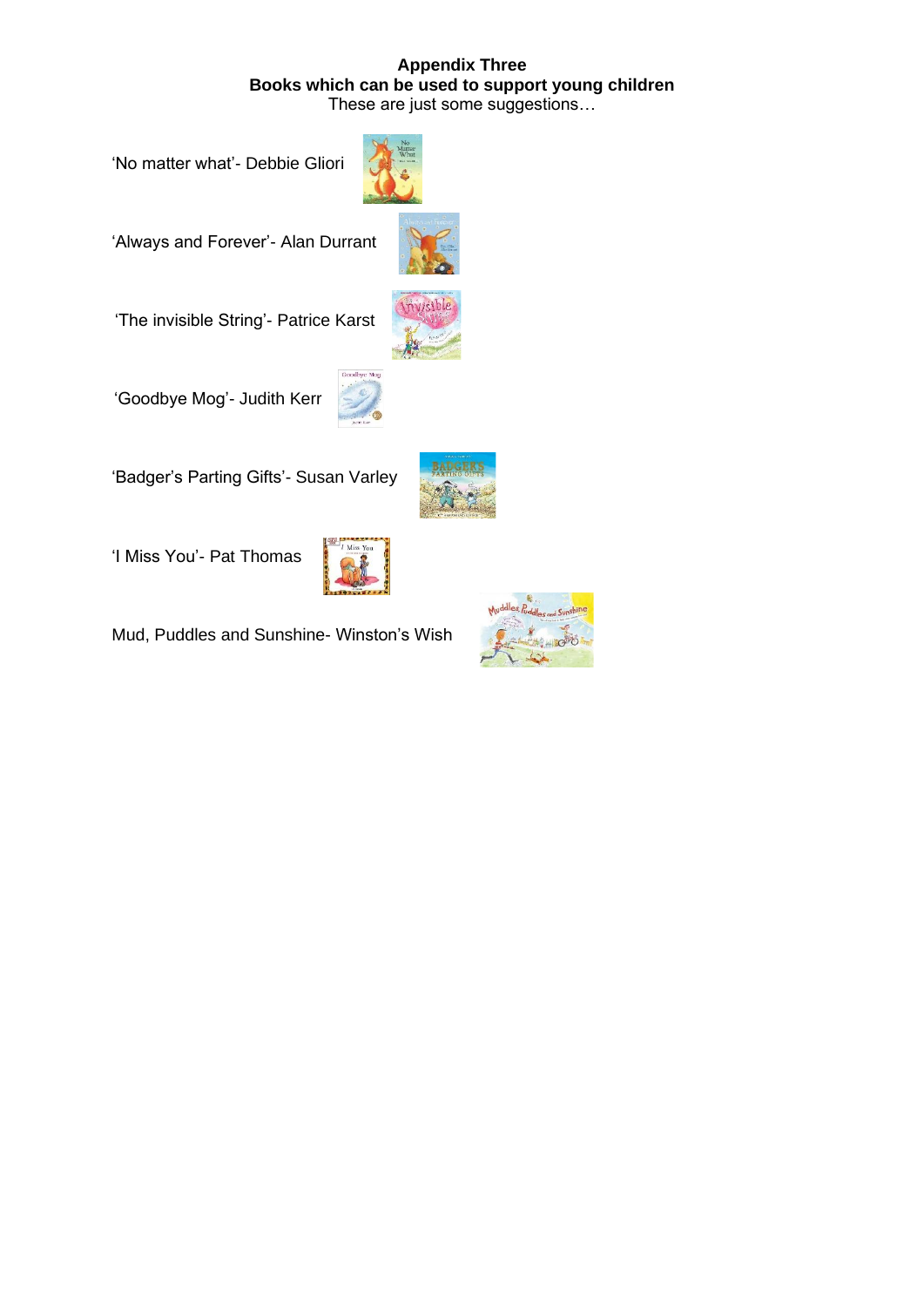## **Sudden and Traumatic Death and Bereavement**

### **Definitions**

Sudden death is a death by natural causes, traumatic death is a death by suicide

### **Roles and Responsibilities**

Establish a critical incident management team consisting of:

Head teacher/ Chair of Governors - Overall direction and co-ordination including liaison with the emergency services, the LEA, media, governors, staff and parents/ carers (control and records of spending; allocation of roles to others depending on level of crisis)

Senior leaders- Pastoral care for students and staff; operational issues as directed; parent/visitor liaison

## **Procedure for dealing with the death of a pupil**

• Confirm any information you have been given

(Check school records for date of birth of the child who has died: beware of children with the same/similar names/ Factual information is essential to avoid rumour and confusion/ Be aware of religious and cultural considerations)

• Check school records

(Ensure that you have recognised any other relatives attending school (siblings with different surnames, cousins, step-family etc) who will need particular support. Where you know the pupil has siblings in another school it is worth contact that school to ensure they are aware.)

• Contact CBC communications team + confirm support available

• Contact bereaved family

-Make contact via a home visit with a colleague (or via a telephone call). -Consider who you may speak to first. It is possible that parents/ carers may not wish to or be incapable of speaking with anyone at the time and may have asked someone to communicate with others on their behalf.

-Consider family dynamics, particularly for separated parents, step-parents etc. Whomever you speak with, offering condolences to the family on behalf of the school community is the most important step.

You need to ask/agree with the family:

- When/what to tell pupils (level of detail considering circumstances, what information the family wishes to be shared)

- How to inform the wider school community (pupils' parents/carers etc)

- Give your contact details/direct email/telephone number and agree when you will make contact again. There will be follow-up conversations about funerals/memorials. Follow this up with a letter. The letter may update the family on when the rest of the school were informed, and any other practical issue ie; the child's

belongings/books/photos that will be sent to the parents when they feel ready.

- Any religious/ cultural requirements

-Continue to liaise with the family e.g. by supporting plans for a memorial

• Arrange for the handling of donations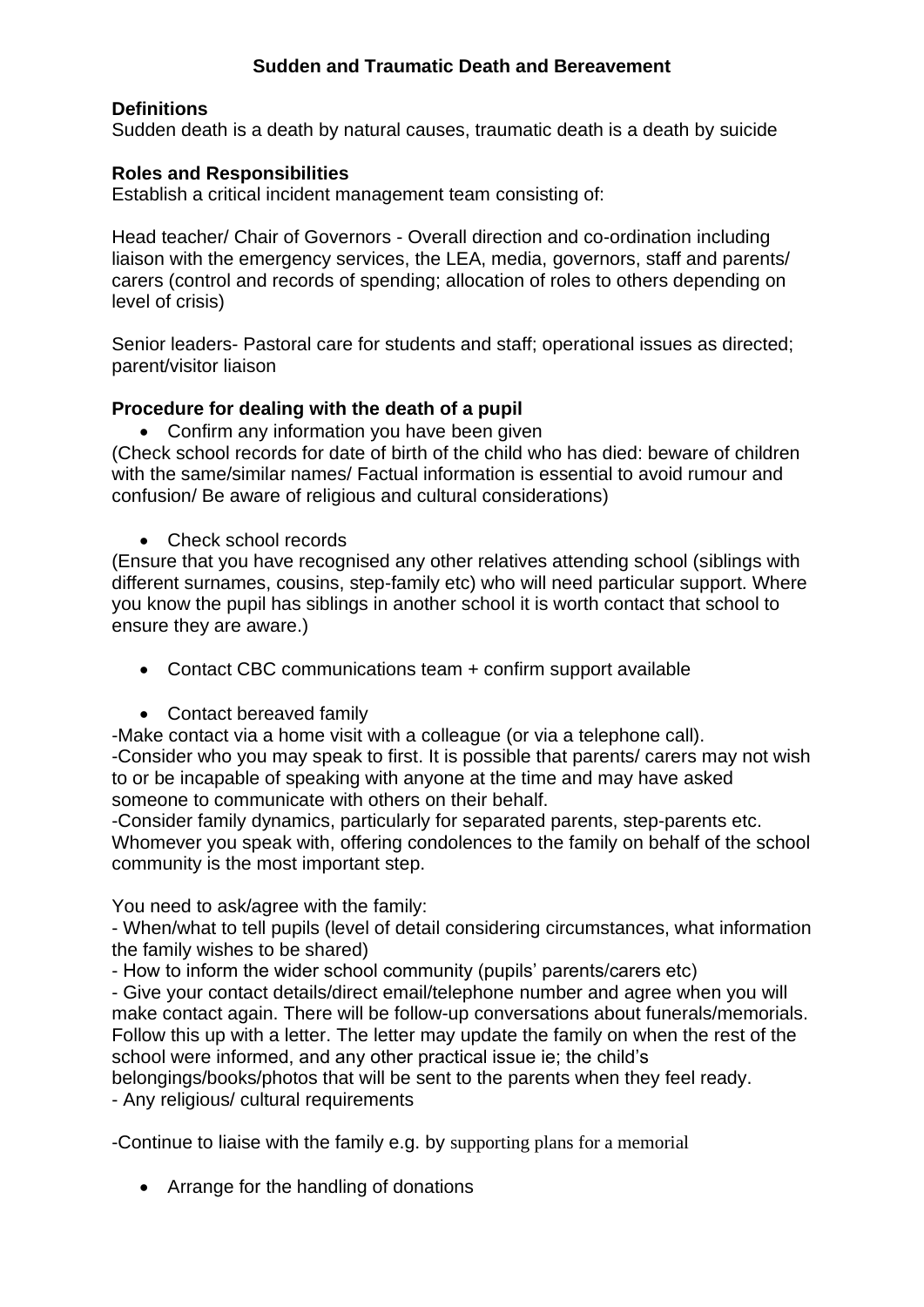(Ask families about plans for donations and that any purchases/memorials/dedications are discussed and agreed sensitively with all concerned)

• Inform staff, governors, families

The initial briefing should:

- give a brief statement of factual information
- outline the school's response and proposed plan of action
- allow staff to ask questions and to get a response
- outline staff responsibility for monitoring pupil and staff welfare
- -identify vulnerable staff and pupils who may be at risk

-clarify specific responsibilities for staff

- -advise staff on procedure for dealing with media enquiries
- -advise staff on agreed procedure for informing pupils and parents
- -inform staff of the support services that are available
- -reassure staff and pupils that they will be supported

-advise staff of time/place of next briefing and debriefing session.

• Maintain school routine + provide a 'safe space'

-Maintain the normal school day so that pupils are unsettled as little as possible. - Review the school calendar for the next few months and cancel or rearrange any events that might appear inappropriate.

Research tells us that; "engendering feelings of safety, calmness, sense of self and community efficacy, connectedness and hope" (Canadian Medical Association Journal, 2010) is key to supporting children in coping with trauma and bereavement.

• Prepare to deal with the media

Do

-Respond to what and when questions if the facts are established

- -Give information quickly and accurately
- -Choose your own time when to report to the media
- -Prepare and rehearse
- -Quash rumours/ inaccuracies.

Don't

Reply to 'how' and 'why' questions unless you are clear about the facts of your answers

- -Speculate
- -Bluff or lie
- -Make 'off the record' comments
- -Make promises you cannot keep
- -Make excuses or blame others
- -Respond to 'blind quotes' (e.g. 'one of your staff tells me that…Do you agree?')
- -Say 'no comment' explain why you cannot comment
- -Allow words to be put into your mouth (e.g. 'would you agree with that…')

## **Attendance at the Funeral**

Some bereaved families may want a very private funeral; others may very much value the attendance of staff.

It is advisable to confirm what clothing to wear

For other staff/ children in the school it may be desirable to hold a special assembly or memorial service.